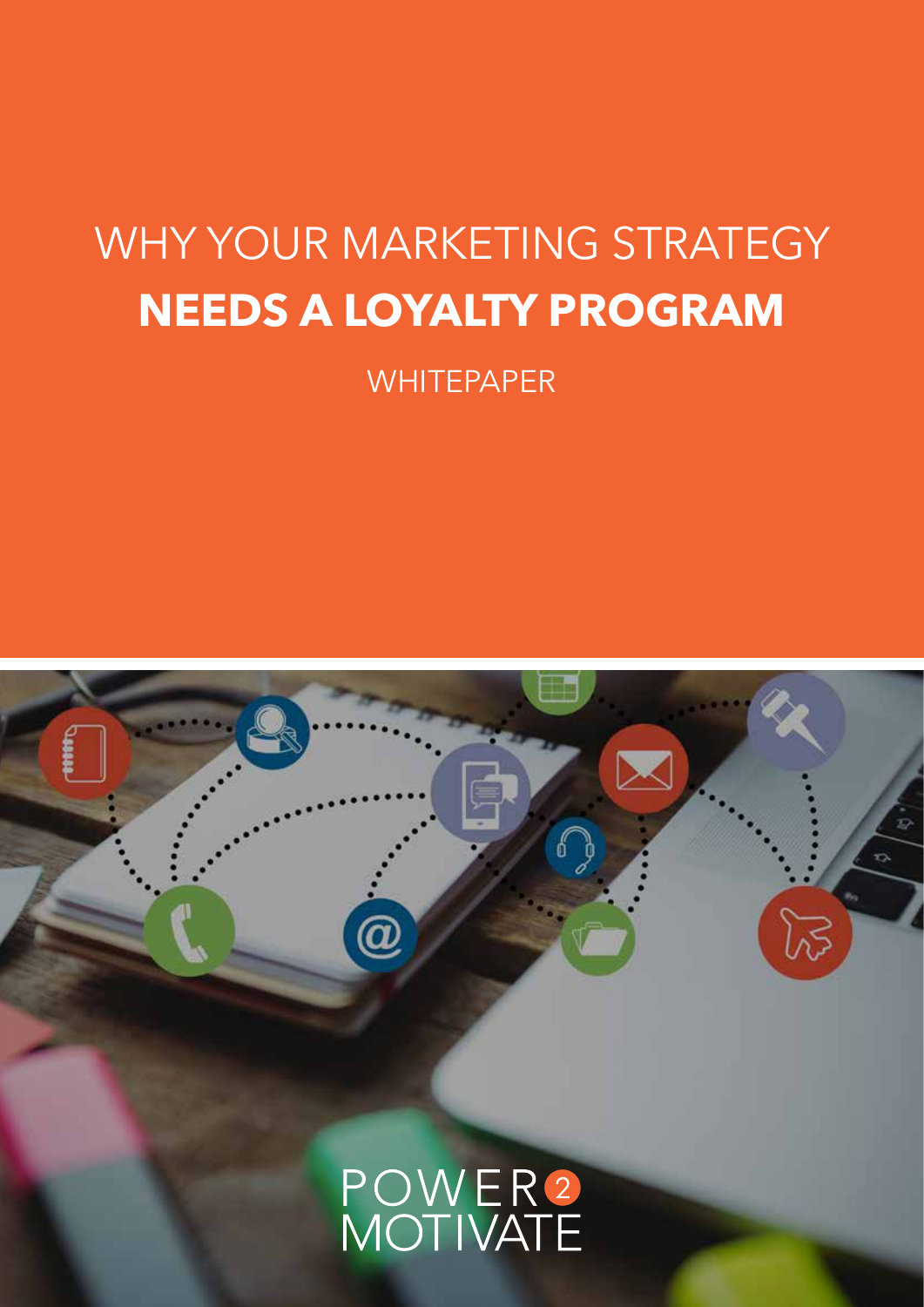

A good loyalty program can drive employee engagement and boost customer and channel loyalty. In a time where markets are saturated with competitors and the economic climate is less than brilliant, a loyalty program can help you stand out from the crowd and gain a competitive edge.

It should be created with the audience in mind, giving them a good user experience and rewards that match their expectations. A loyalty program is an essential pillar of your marketing strategy – giving you invaluable insights into behaviours and data that can help refine your business processes while rewarding staff, customers and partners.

As it's more than five times more expensive to get a new customer than it is to keep an existing one, your marketing dollars will go further if you focus on retaining customers, and an effective loyalty program is a proven way to do this.

A survey of 1,007 Fujitsu customers from across Australia found that customers are generally dissatisfied with loyalty programs, less than1 in 4 agreed that current customer loyalty programs offered good value.

**"A loyalty program can help you stand out from the crowd and gain a competitive edge."**

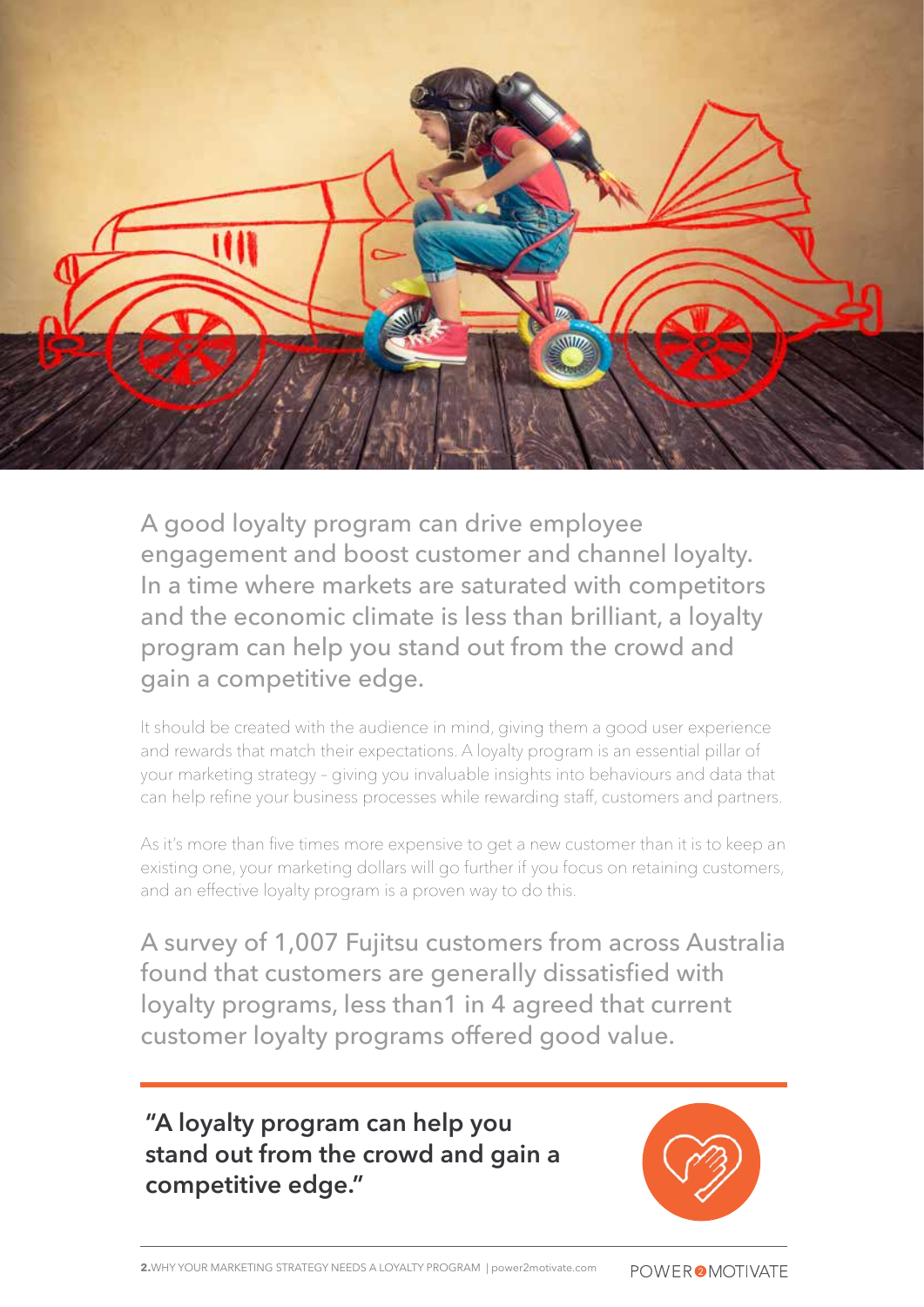

To create loyal customers, or even happy customers for that matter, you need to be nailing the customer experience. Without that, a loyalty program is unlikely to do you any good, particularly as unhappy customers now like to vent their anger over social media channels – damaging your reputation with existing and potential customers.

Once you've won over a customer with superior service, that's when your loyalty program steps in to maintain that positive experience with your brand. It can help you keep the lines of communication open, update them on new products or features and increase the overall perceived value of your organisation to a customer. The higher the perceived value, the greater the loyalty capacity. And the more likely they are to look at messages from you.

#### **INCREASING LOYALTY SHOULD BE A BUSINESS OBJECTIVE**

Loyal customers increase endorsements and build a brand's profile with a reputation for valuing its customers. Therefore, engaging and building loyalty with existing customers will maximise revenue through their repeat business, and revenue from the people they refer.

#### The loyalty factor: 80% of Australians buy more from companies whose programs they are a member of.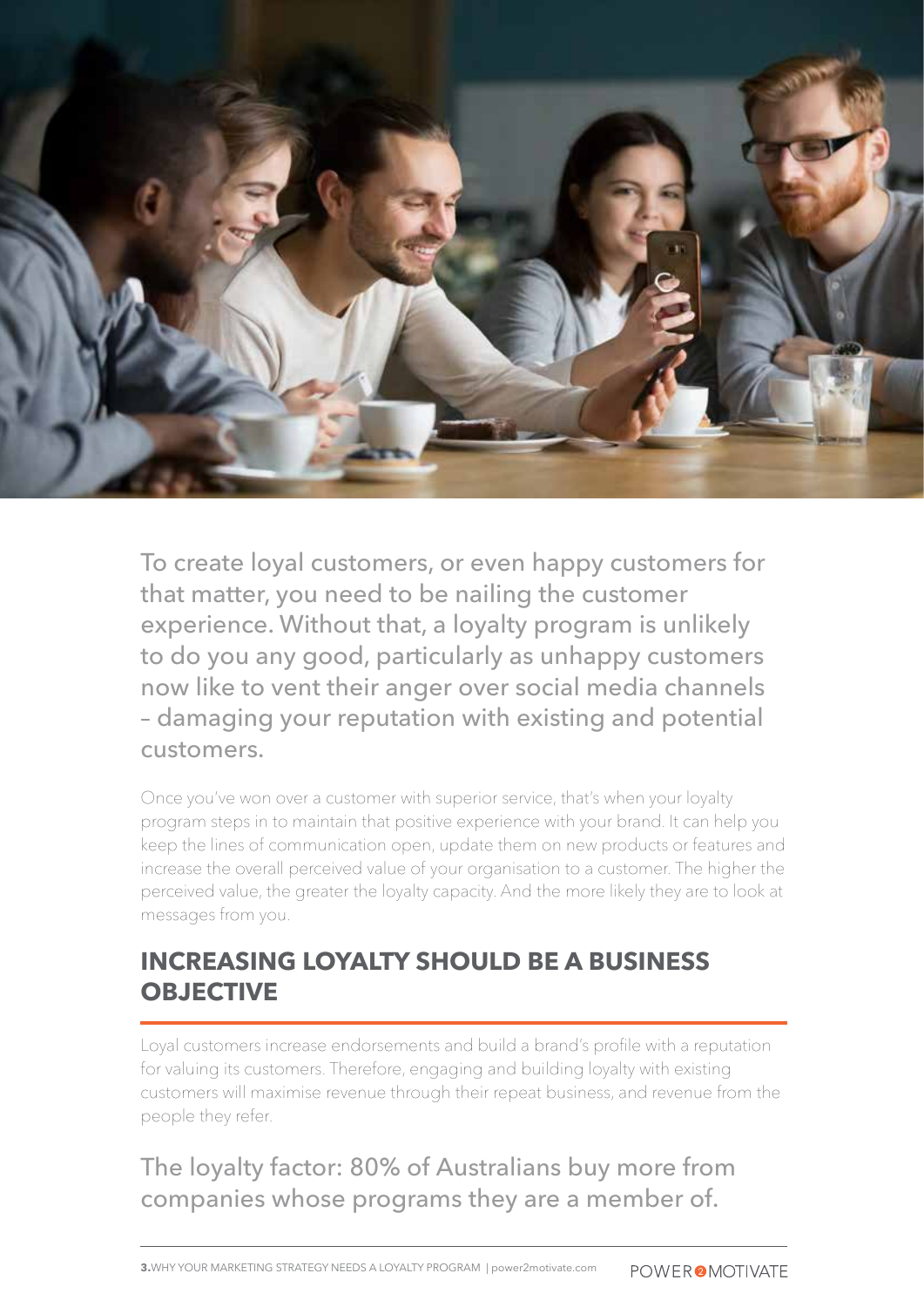

#### **KNOWLEDGE IS POWER**

To really get the most value from your loyalty program, it needs to be feeding you up to date data on your customers' likes and interests, conversations they've engaged with and what they have to say. So you know who they are, and can tailor your approach accordingly.

The loyalty platform we developed for NEC not only gives managers insights into who resellers are, it also gives them information on recent activity so they can celebrate successes with resellers as they occur, helping strengthen their relationship and keep NEC top of mind.

#### **THINGS TO CONSIDER WHEN IMPLEMENTING A LOYALTY PROGRAM**

- **Keep it simple:** Provide a clear and easy way to earn points or rewards. Add in extra promotions or bonus elements to drive participation – but ensure that the underlying principle is extremely simple, so that the user can clearly see the brand's value proposition.
- **Listen to the customers:** Use data to influence content and marketing strategies loyal customers are more receptive to content than the average customer, particularly if it concerns products or services that they have already purchased.
- *Speak to them:* An effective loyalty program can help you have more meaningful conversations with customers, and engage with them more often. Unresponsiveness is one of the biggest reasons customers give for a break in loyalty.
- **Put yourself in their shoes:** Remember the importance of customer experience.